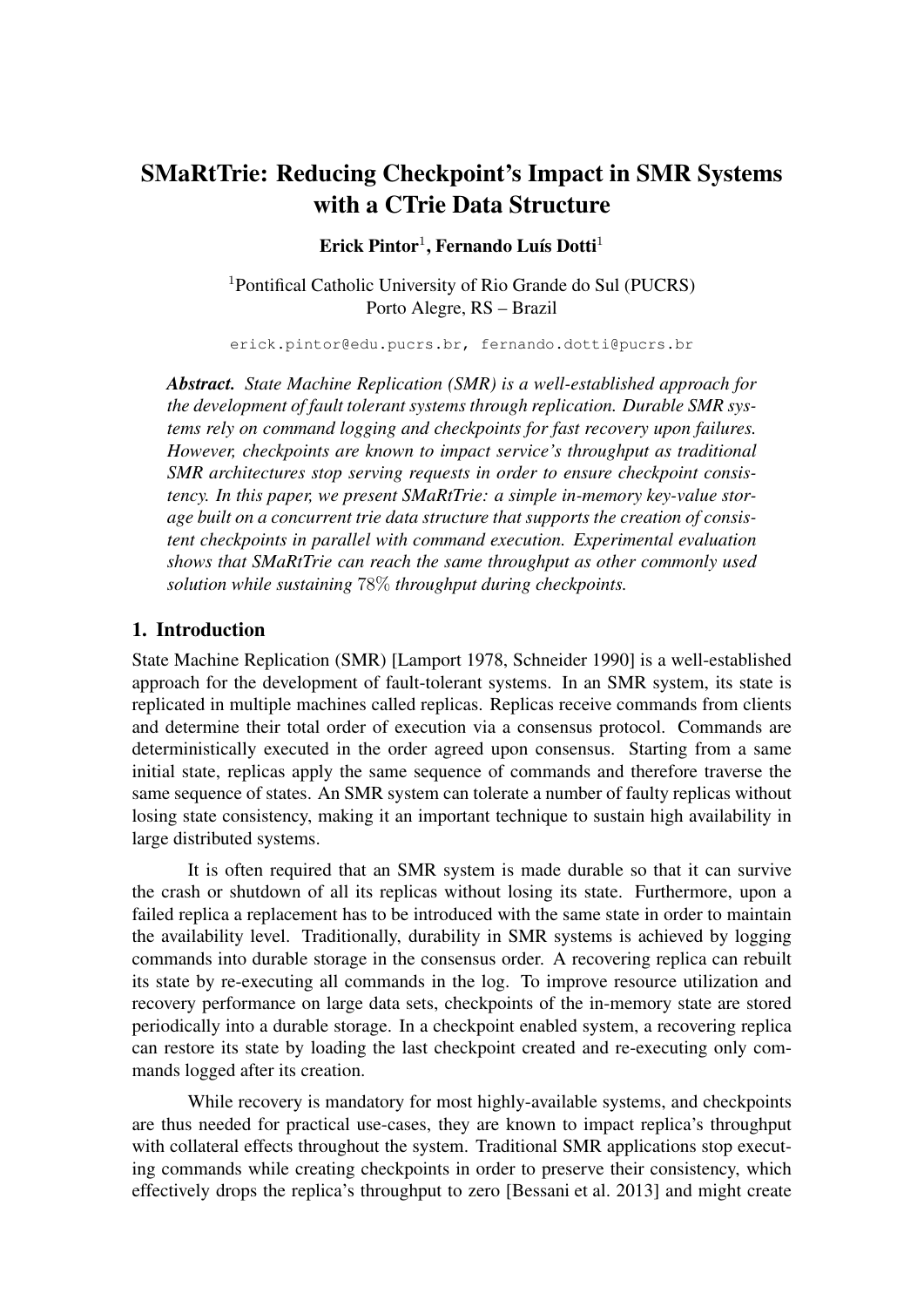an unavailability window if occurring in a majority of replicas at the same time. Alternative approaches [Bessani et al. 2013, Zheng et al. 2014] include cross node coordination to prevent replicas taking checkpoints at the same time, and the usage of non-consistent snapshots that can be taken in parallel with command execution. However, both solutions add considerable overall complexity.

In "Concurrent tries with efficient non-blocking snapshots" [Prokopec et al. 2012] a concurrent trie is proposed (a.k.a.: CTrie) that allows for consistent snapshots to be taken in constant time  $(\mathcal{O}(1))$ . In this paper, we investigate the benefit of using this kind of data structure as the base for state management in an SMR system. We propose SMaRtTrie: a simple in-memory key-value store based on a concurrent trie. Our experiments show that SMaRtTrie reaches the same throughput without checkpoints as other commonly used data structure, and sustain 78% throughput during checkpoint execution (Fig. 5). Additionally, this paper presents an orthogonal discussion about the impact of garbage collection algorithms in checkpoint enabled applications on the underlying distribution platform (BFTSMaRt [Bessani et al. 2014]).

In Section 2 we present the underlying system model and assumptions. Section 3 presents background information on the systems and techniques discussed as well as a discussion on the checkpoint's performance impact in SMR applications along with related work. SMaRtTrie's implementation details are presented in Section 4 and its evaluation in Section 5. We conclude this paper by presenting final considerations in Section 6.

#### 2. System Model and Assumptions

We assume a distributed system composed by interconnected processes: there is a bounded set  $R = \{r_1, r_2, ... r_n\}$  with n replica processes and an unbounded set  $C =$  ${c_1, c_2, \ldots}$  of client processes. We assume the crash failure model, excluding arbitrary or malicious behavior. After crashing, a process may recover. A process is said correct if it eventually remains up forever, or faulty otherwise. To sustain agreement, and thus service availability,  $n \geq 2f + 1$  replicas are needed, being f the number of tolerated crashes. Violating this assumption could cause data loss ([Bessani et al. 2013]). Moreover, recovery should be possible in the event of all replicas being compromised. In such cases, to keep state consistency, we assume standard durability mechanisms.

Processes communicate exclusively by message passing, assuming fair-loss links: if a sender sends a message enough times it is eventually delivered to correct receivers. Communication may be both one-to-one and one-to-many. In the later, communication assumes atomic broadcast properties [Défago et al. 2004]. Additional synchrony assumptions for atomic broadcast [Fischer et al. 1985] are not discussed in this paper. We extend the atomic broadcast  $deliver(m)$  primitive to  $deliver(i, m)$ , where m is the delivered message and  $i$  is the consensus instance, thus allowing to determine if checkpoints must take place and to calculate which messages should be retrieved upon failure recovery.

Our consistency criterion is linearizability [Herlihy and Wing 1990]. An execution is linearizable if it's possible to totally order the operations such that: it respects the semantics of the objects accessed by the operations as expressed in their sequential specifications; and it respects the real-time ordering of the operations in the execution. There is a real-time order among two operations if one operation finishes in a client before the other operation starts in the same client.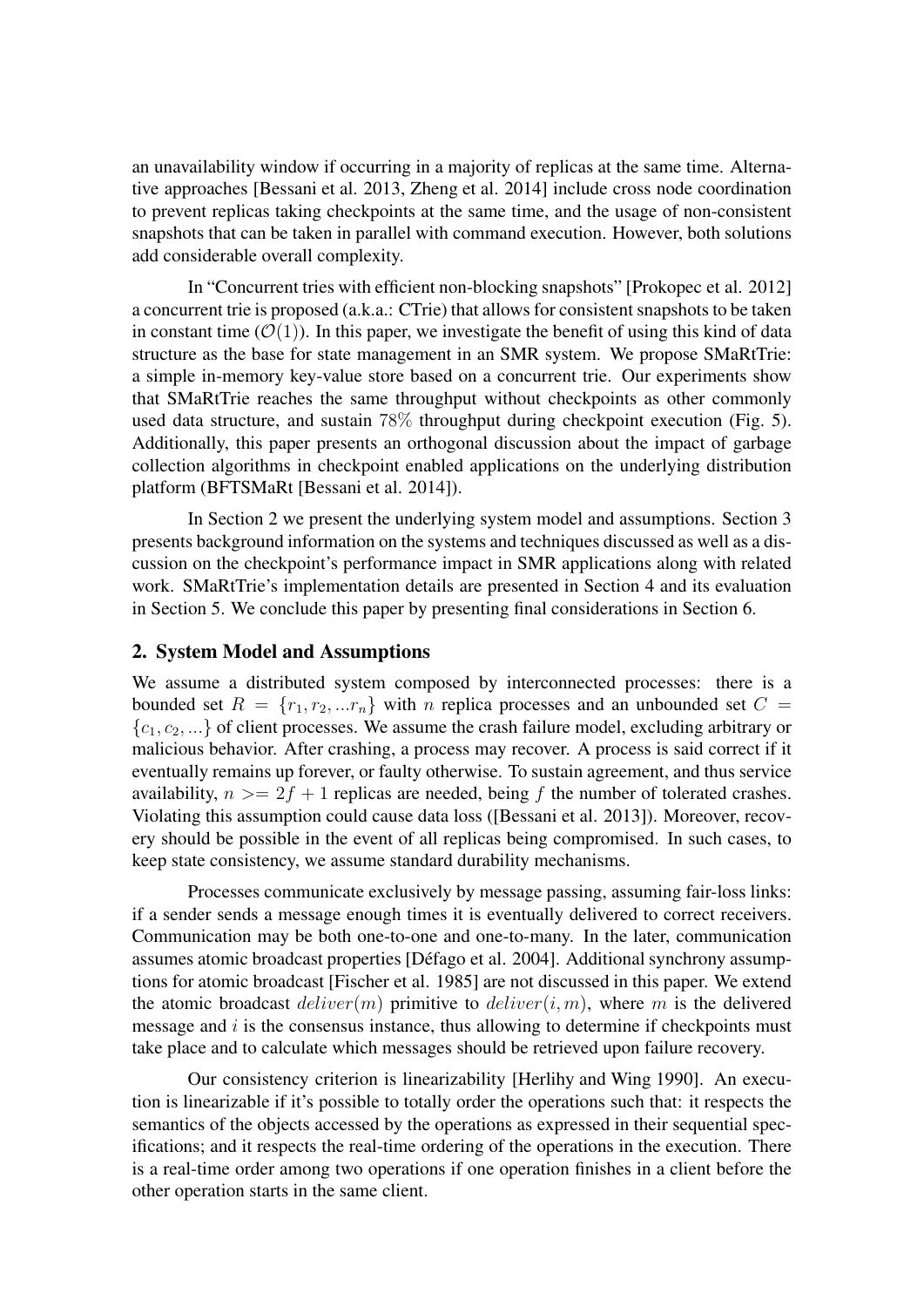# 3. Background

To contextualize this paper's contributions, this section reviews the primary concepts involved: State Machine Replication (SMR) along with the problems that emerge from checkpoints in SMR systems; related work to mitigate checkpoint impact in SMR applications; and the concurrent trie data structure investigated.

# 3.1. State Machine Replication (SMR)

State Machine Replication [Lamport 1978, Schneider 1990] is an approach to build fault tolerant systems that achieves high availability through replication. In an SMR system, machines called replicas contain each a copy of the system's state. State access is made through commands submitted by clients to any replica in the system. Replicas determine the commands' total execution order by running an instance of a consensus protocol such as Paxos [Lamport et al. 2001] or Raft [Ongaro and Ousterhout 2014]. After executing a command, the replica acknowledges its completion back to the submitting client. A fundamental property ensures state consistency across replicas: given that all replicas start at the same initial state, and deterministically execute all commands in the same order, they all eventually reach the same final state. The system's replicated architecture allows it to tolerate a number of faulty replicas without consistency loss. Conservatively, the system can continue to execute client issued commands as long as a majority of replicas stay operational.

Durability is required to ensure the system can survive the crash or shutdown of all its replicas without losing its state. Traditionally, durability in SMR systems is achieved through command logging: after each round of consensus, the resulting commands are persisted in a durable storage in the order agreed upon. A recovering replica can restore its state by re-executing all commands in the log. It is worth noting that a recovering replica's log could become outdated if new commands are processed by the remaining non-recovering replicas. To reconcile, the recovery process must transfer and execute missing commands from other non-recovering replicas.

Command logging can consume large amounts of storage space in high throughput systems. Moreover, recovering a replica's state form a large log can be time-consuming as the system has to go through every state transition that ever occurred in order to restore the state prior to a crash or shutdown. To reduce storage space consumption and improve recovery performance, a technique called checkpoint is applied: replicas periodically persists a snapshot of their consolidated state into durable storage. After a checkpoint, commands logged prior to its creation can be removed from storage as their effects have been persisted by the newly created snapshot. In a checkpoint enabled system, a recovering replica can restore its state by first loading its last snapshot, then only re-executing commands logged after its creation.

# 3.2. Checkpoint's Performance Problems and Related Work

In order to create a consistent snapshot of the system's state, traditional SMR applications stop executing commands while creating a checkpoint. This solution reduces a replica's throughput to zero for the duration of the checkpoint process. Furthermore, if a majority of replicas start a checkpoint at approximately the same time, it creates a period of generalized unavailability. Adding hardware, such as fast durable storage, might speed up the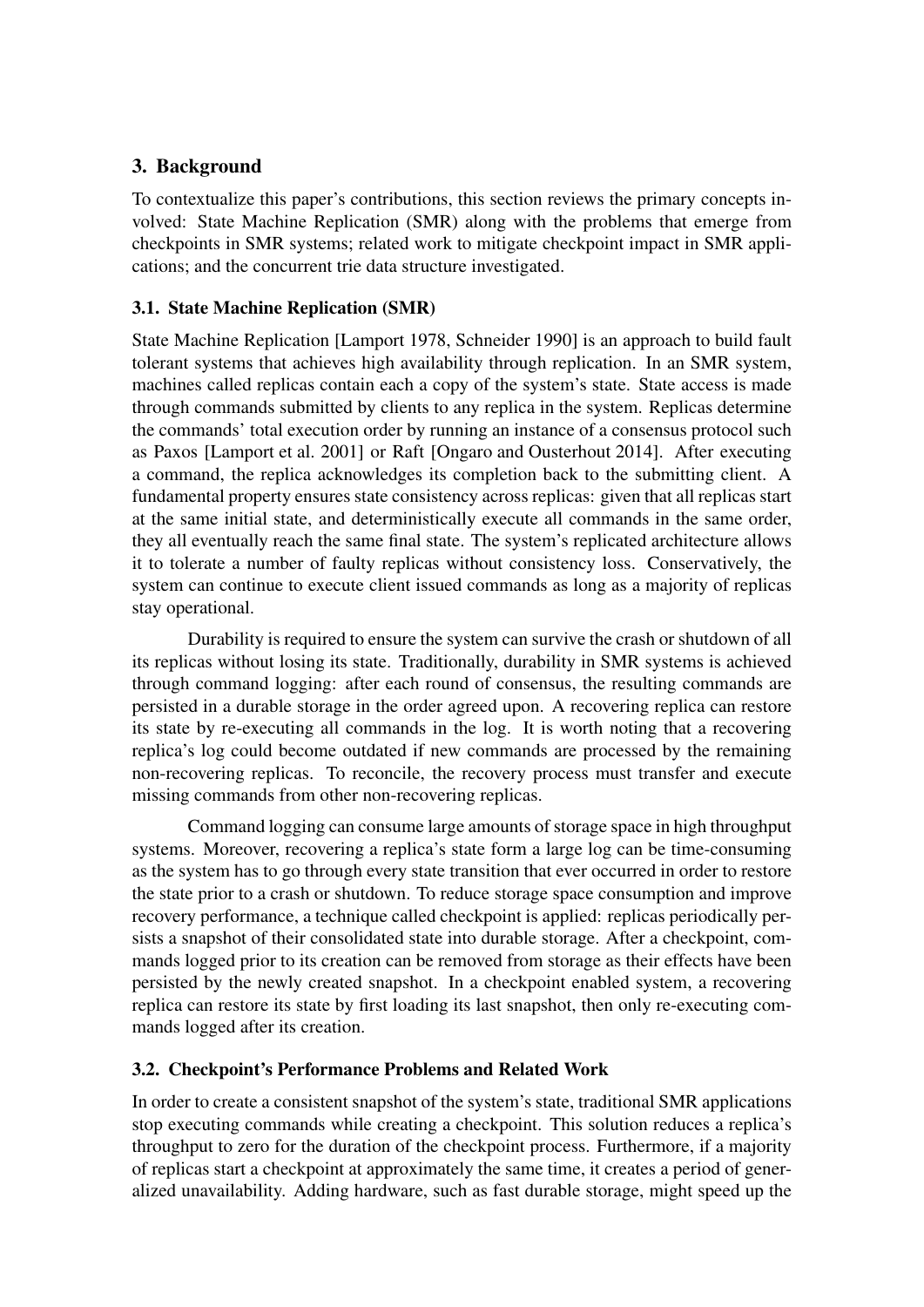process of persisting a snapshot, however, it does not fundamentally solve the problem which is an artifact of the established algorithmic solution.

An alternative approach [Bessani et al. 2013] to mitigate the risk of unavailability windows suggests that checkpoints can be coordinated across replicas so that at any given time there is only one replica in the checkpoint process. This approach takes advantage of the fault tolerance provided by the SMR architecture where a minority of faulty replicas do not compromise the system's operation. However, it does not address the localized unavailability window created at the replica running the checkpoint. Furthermore, the replica performing a checkpoint delays command execution until its completion. If the time spent to catch up with both delayed and newly submitted commands exceeds the checkpoint interval, multiple lagging replicas could still cause unavailability windows through delayed quorum.

Another approach [Zheng et al. 2014] suggests the creation of fuzzy checkpoints: a non-consistent snapshot of the system's state that can be created in parallel with command execution. A consistent state is then reconciled from one or more fuzzy checkpoints in addition to the command logs. This approach attacks the fundamental problem of creating unavailability windows by trading snapshot consistency for logging and recovery complexity.

#### 3.3. Concurrent Tries (CTrie)

A Concurrent Trie (CTrie) [Prokopec et al. 2012] is a persistent non-blocking concurrent hash trie. Its interface, as originally presented, is an in-memory key-value data structure that provides consistent snapshots. In this discussion we concentrate on the fundamental primitives to write (insert and remove), read (lookup), and snapshot:

- insert $(k, v)$ : given a key k, associates value v to it;
- $remove(k)$ : given a key k, remove its associated value;
- lookup(k): given a key k, returns its associated value;
- $snanshot$  : returns a logical copy of the data structure.

Functional persistent data structures allow for operations that return a logical copy of the data structure without performing an actual copy of all its elements, typically achieving logarithmic or even constant complexity [Okasaki 1999]. In a persistent trie, the data structure is updated by rewriting the path from its root to the leaf where the target key belongs to, leaving its remaining nodes intact. CTrie employs a similar approach with the addition of an indirect root node for non-blocking synchronization of concurrent modifications. The indirect node also contains a generation counter for snapshot purposes.

A consistent snapshot returns a state equivalent to the entire prefix set of operations up until the snapshot is taken – no intermediate states are observable. To ensure this property, CTrie implements a new procedure called "Generation Compare and Swap" (GCAS), based on the "Restricted Double-Compare Single-Swap" (RDCSS) introduced by [Harris et al. 2002]. GCAS takes 3 arguments: the indirect node observed at the beginning of the operation, the old node being replaced, and the new node to replace the old one. The GCAS semantics are similar to traditional "Compare and Swap" (CAS) operations except that it also compares the observed node's generation counter against the data structure's most recent generation.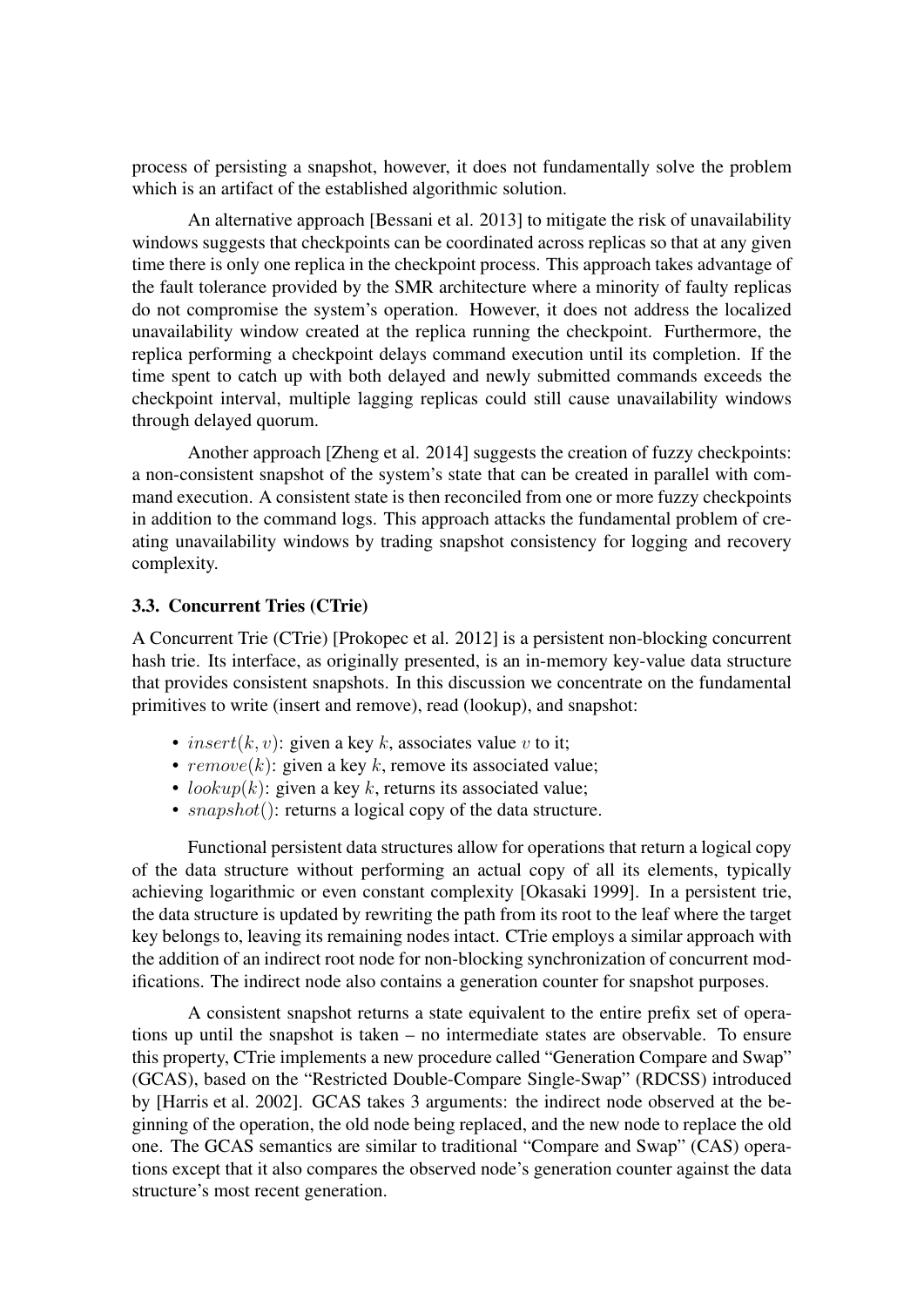When a snapshot is taken, it replaces its indirect root node with a new node of higher generation, returning the previous root node to the call-site. Ongoing write operations will fail due to the GCAS semantics and retry at the new generation while operations that finished before the snapshot will be accounted by it. Subsequent updates following a snapshot compare the generation counter form the target node's root with the data structure's most recent generation, performing necessary path rewrites at first access after a snapshot. Through the introduction of an indirect root node alongside with a generation counter and a customized compare-and-swap procedure, CTrie is able to share the necessary work to maintain snapshot consistency (i.e.: path rewriting) among updating threads while creating consistent snapshots in constant time  $(\mathcal{O}(1))$ .

# 4. Proposal

We propose the usage of a CTrie data structure to mitigate the checkpoint's impact during the normal operation of an SMR. Compared to [Zheng et al. 2014], using consistent checkpoints dispense reconciliation, thus being a fundamentally simpler model to adopt. This approach is orthogonal to the one presented by [Bessani et al. 2013] and could be used in addition to cross replica checkpoint coordination.

We regard CTrie as a generic structure to keep SMR's state. In order to be used for SMR checkpoints, additionally to being consistent, a CTrie snapshot has to assume a known position in the total order of execution provided by the atomic broadcast, therefore separating the prefix of commands before and after the snapshot so that logging can be consistent with the checkpoints taken.

# 4.1. Execution Model

We assume replicas are equipped with volatile memory and stable durable storage. Service state is kept in-memory. According to the SMR execution model of a replica (Algorithm 1), commands are delivered in total order at replicas with  $deliver(i, m)$  (line 7). Each command is applied in its order, logged, and its response is sent to the client (lines 8 to 10). At each known interval  $\Delta$  of commands, a checkpoint is performed by the replica and the log is reset to have only the commands after the last checkpoint (lines 12, 15, and 20).

Algorithm 1 presents both the traditional checkpoint (line 13) and this paper's proposal (line 16). In traditional checkpoint implementations, state has to be persisted to storage before executing new commands. In the proposed implementation, a CTrie snapshot serves as an SMR checkpoint. According to the CTrie definition, the snapshot operation marks the root of the CTrie with a new generation and subsequent state changes keep previous generation's state unchanged. Therefore, a snapshot operation provides a logical copy of the data structure in constant time, as discussed in Section 3.3. Commands following a snapshot take effect in the new generation of the CTrie, hence, keeping previous generation untouched and allowing the snapshot to be persisted concurrently with command execution on the new generation.

Considering the sequential SMR execution model and the CTrie semantics presented, commands executed before a snapshot are accounted by its generation while commands executed after a snapshot only take effect at the newly created generation. Hence, the CTrie snapshot has effect in a known position regarding the total order of commands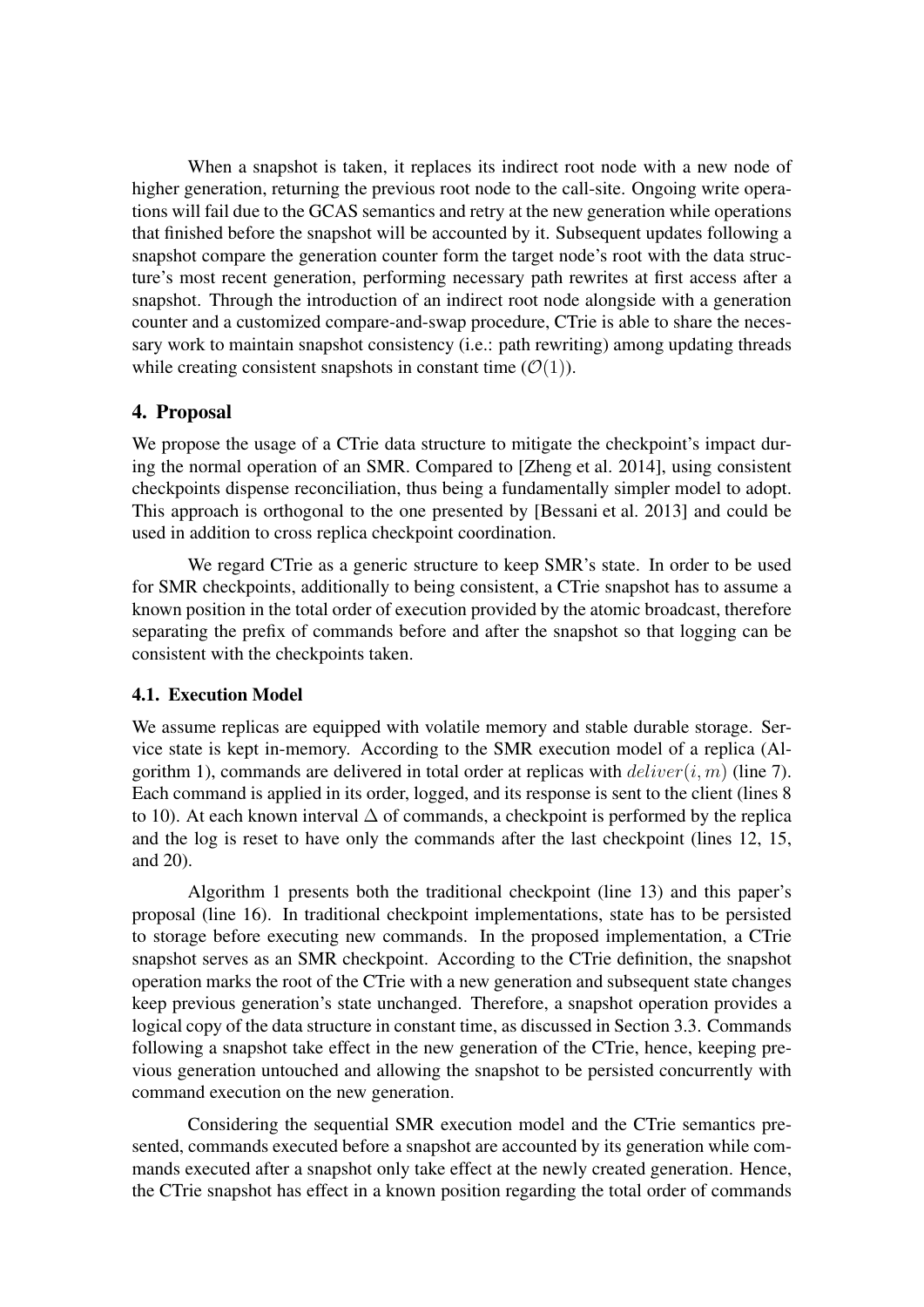|     | <b>Algorithm 1</b> Replica's execution model.                  |                                                                                                                                                                                                                                                                                                                                                                                                                                                                                                      |  |  |  |  |  |  |
|-----|----------------------------------------------------------------|------------------------------------------------------------------------------------------------------------------------------------------------------------------------------------------------------------------------------------------------------------------------------------------------------------------------------------------------------------------------------------------------------------------------------------------------------------------------------------------------------|--|--|--|--|--|--|
|     | 1: Types and Variables:                                        |                                                                                                                                                                                                                                                                                                                                                                                                                                                                                                      |  |  |  |  |  |  |
| 2:  | state: the state of the replica (initially empty)              | $\{in our approach: a CTrie\}$                                                                                                                                                                                                                                                                                                                                                                                                                                                                       |  |  |  |  |  |  |
| 3:  | $log$ : the log of commands applied (initially empty)          |                                                                                                                                                                                                                                                                                                                                                                                                                                                                                                      |  |  |  |  |  |  |
| 4:  | $\Delta$ : the command interval to take checkpoints            |                                                                                                                                                                                                                                                                                                                                                                                                                                                                                                      |  |  |  |  |  |  |
| 5:  | <i>storage</i> : represents the possibility of persisting data |                                                                                                                                                                                                                                                                                                                                                                                                                                                                                                      |  |  |  |  |  |  |
| 6:  | Replica works as follows:                                      |                                                                                                                                                                                                                                                                                                                                                                                                                                                                                                      |  |  |  |  |  |  |
| 7:  | <b>on</b> deliver( <i>i</i> , cmd)                             | {atomic broadcast delivers ith command}                                                                                                                                                                                                                                                                                                                                                                                                                                                              |  |  |  |  |  |  |
| 8:  | $rsp \leftarrow apply(state, cmd)$                             | ${sequently applies cmd to state}$                                                                                                                                                                                                                                                                                                                                                                                                                                                                   |  |  |  |  |  |  |
| 9:  | append(log, cmd)                                               | $\{add\,cmd\,to\,log\}$                                                                                                                                                                                                                                                                                                                                                                                                                                                                              |  |  |  |  |  |  |
| 10: | send(client(cmd), rsp)                                         | {assume client is known from $cmd$ }                                                                                                                                                                                                                                                                                                                                                                                                                                                                 |  |  |  |  |  |  |
| 11: | if i mod $\Delta = 0$ then                                     | $\{should start a check point?\}$                                                                                                                                                                                                                                                                                                                                                                                                                                                                    |  |  |  |  |  |  |
| 12: | checkpoint(state, storage)                                     | {one of lines 13 or 16 below}                                                                                                                                                                                                                                                                                                                                                                                                                                                                        |  |  |  |  |  |  |
|     | 13: checkpointTraditional(state, storage)                      | ${traditional version}$                                                                                                                                                                                                                                                                                                                                                                                                                                                                              |  |  |  |  |  |  |
| 14: | persist(state, storage)                                        | {writes state to stable storage}                                                                                                                                                                                                                                                                                                                                                                                                                                                                     |  |  |  |  |  |  |
| 15: | $log \leftarrow \{\}$                                          | { $reset the log$ }                                                                                                                                                                                                                                                                                                                                                                                                                                                                                  |  |  |  |  |  |  |
|     | 16: checkpointProposed(state, storage)                         | {proposed version}                                                                                                                                                                                                                                                                                                                                                                                                                                                                                   |  |  |  |  |  |  |
| 17: | $CTrie$ snpsht $\leftarrow$ snapshot(state)                    | $\{a \text{ } C \text{ } T \text{ } r \text{ } a \text{ } s \text{ } n \text{ } a \text{ } s \text{ } b \text{ } n \text{ } b \text{ } s \text{ } n \text{ } s \text{ } s \text{ } n \text{ } s \text{ } n \text{ } s \text{ } n \text{ } s \text{ } n \text{ } s \text{ } n \text{ } s \text{ } n \text{ } s \text{ } n \text{ } s \text{ } n \text{ } s \text{ } n \text{ } s \text{ } n \text{ } s \text{ } n \text{ } s \text{ } n \text{ } s \text{ } n \text{ } s \text{ } n \text{ } s \text$ |  |  |  |  |  |  |
| 18: | start thread to                                                | {concurrently with new commands}                                                                                                                                                                                                                                                                                                                                                                                                                                                                     |  |  |  |  |  |  |
| 19: | persist(snpsht, storage)                                       | {writes state to stable storage}                                                                                                                                                                                                                                                                                                                                                                                                                                                                     |  |  |  |  |  |  |
| 20: | $log \leftarrow \{\}$                                          | { $reset the log$ }                                                                                                                                                                                                                                                                                                                                                                                                                                                                                  |  |  |  |  |  |  |

which maintains the algorithm's linearization point – line 14 in the traditional SMR architecture and line 17 in the proposed solution. The adoption of the CTrie data structure preserves the sequential semantics of the SMR architecture, therefore adhering to its guarantees while mitigating the checkpoint's impact by moving data persistence to a separate thread and allowing for command execution to continue in parallel.

With regard to failure recovery, typically, a recovering replica: retrieves the most recent checkpoint and the associated log of commands, that is, commands that were already executed by the operational replicas but are not included in the retrieved checkpoint; installs the checkpoint; executes the obtained log of commands; and then resumes processing new commands arriving through the atomic broadcast primitive. Since the proposed approach generates logs consistent with checkpoints, this standard recovery procedure applies. Contributions in the literature to speed up the recovery process, such as [Bessani et al. 2013, Mendizabal et al. 2017], are also applicable although not discussed in this paper.

#### 4.2. The SMaRtTrie Application

To fulfill the experimental evaluation proposed, we designed SMaRtTrie as an in-memory key-value storage. SMaRtTrie follows the SMR execution model presented in Section 4.1. Moreover, SMaRtTrie implements two state management models: the blocking (traditional) model, based on *TreeMap*<sup>1</sup>; and the concurrent (proposed) model, based on a *TrieMap*<sup>2</sup> . Both *TreeMap* and *TrieMap* provide in memory key-value stores supporting,

<sup>1</sup>https://docs.oracle.com/en/java/javase/11/docs/api/java.base/java/ util/TreeMap.html

<sup>2</sup>https://scala-lang.org/api/current/scala/collection/concurrent/ TrieMap.html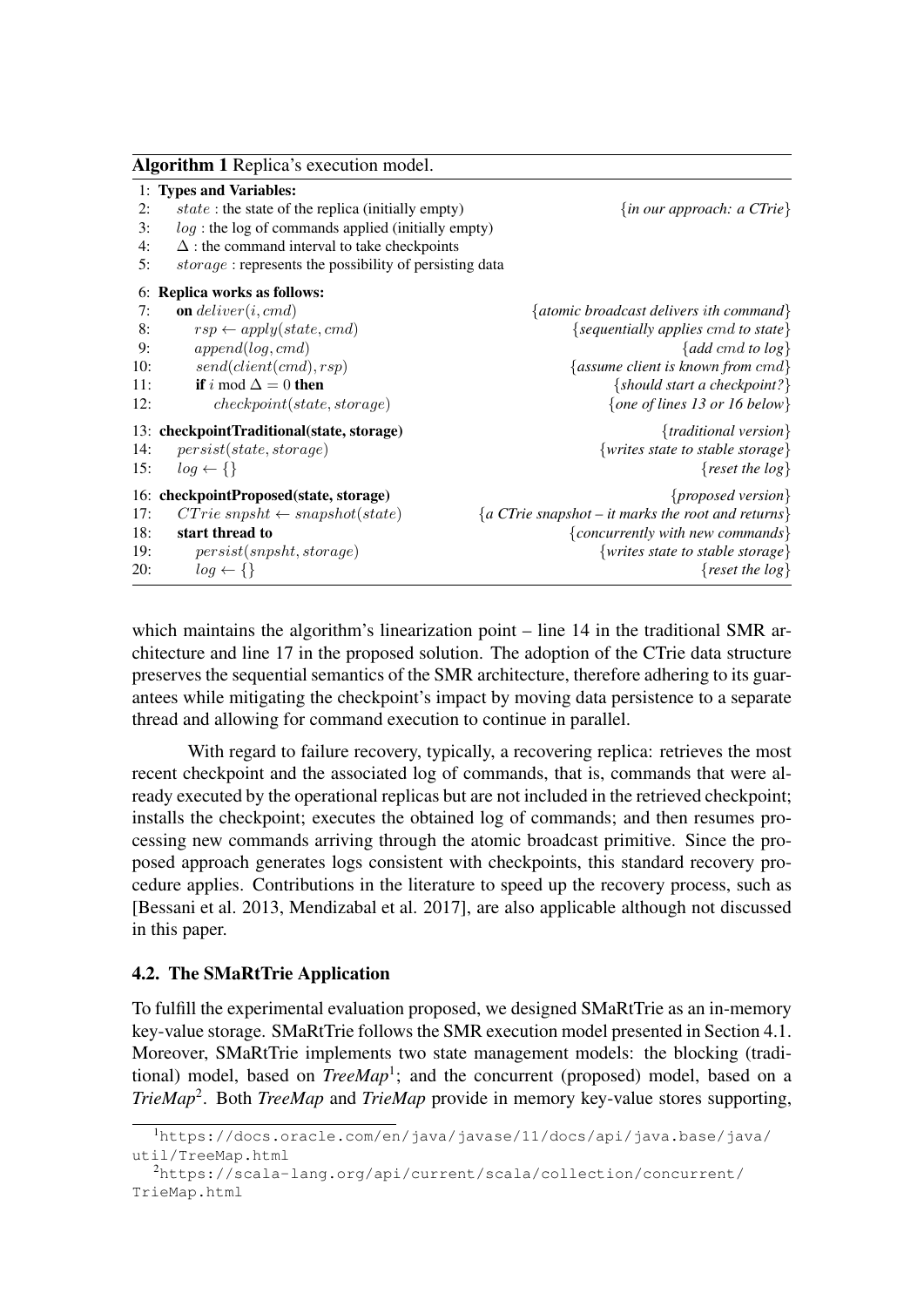besides key-value pair iterators, other commonly known operations for this kind of data structures:

- $qet(k)$ : Given a key k, returns its associated value, if any;
- $put(k, v)$ : Given a key k, associates the value v to it;
- $remove(k)$ : Given the key k, remove and return its associated value, if any.

Both models persist state by ensuring all its key-value pairs are transferred and written to durable storage. The prototype works with command batches, hence, the atomic broadcast primitive delivers the batch of commands processed at a given consensus instance. Commands in a batch are applied sequentially on the replicas state, following the SMR's execution model presented.

In order to focus on checkpoint's performance impact during normal operation, as well as to reduce performance variance in its evaluation, we assume failure free scenarios with disabled logging during the experiments. Although disabled, considering no changes to the SMR overall architecture were introduced, standard logging and failure recovery techniques still applies. Having both models implemented in SMaRtTrie, we present its experimental evaluation in Section 5.

#### 4.2.1. Technologies and Platforms

The SMaRtTrie application has been developed using the Scala<sup>3</sup> programming language, which has a builtin CTrie data structure in its standard library called *TrieMap*. By leveraging Scala's interoperability with the Java<sup>4</sup> platform, SMaRtTrie is able to use the BFTS-MaRt [Bessani et al. 2014] library as the basis for its SMR implementation as well as the YCSB [Cooper et al. 2010] framework for benchmark purposes.

BFTSMaRt is a well-established library for the development of SMR applications in the Java platform. Like other SMR libraries, it offers standard operations to help with commonly required tasks such as checkpoints, command logging, state-transfer, and recovery.

YCSB is a benchmark tool that facilitates the comparison of different commonly used database service providers. YCSB comes with a set of standard benchmarks that can be easily integrated with most database services. Database vendors can implement the YCSB client interface and run its standard benchmarks to evaluate their products against different competitors. At the same time, infrastructure maintainers can run YCSB benchmarks to evaluate their infrastructure performance against the vendor's promises. Due to its high flexibility in customizing or creating entirely new benchmarks, the YCSB tool has been chosen to evaluate SMaRtTrie's performance in the experiments presented in this paper.

#### 4.2.2. Common Engineering and Performance Aspects

To better evaluate the impact of the different approaches, we identified common sources of overhead and worked to minimize them so that performance results are more clearly

<sup>3</sup>https://scala-lang.org

<sup>4</sup>https://www.java.com/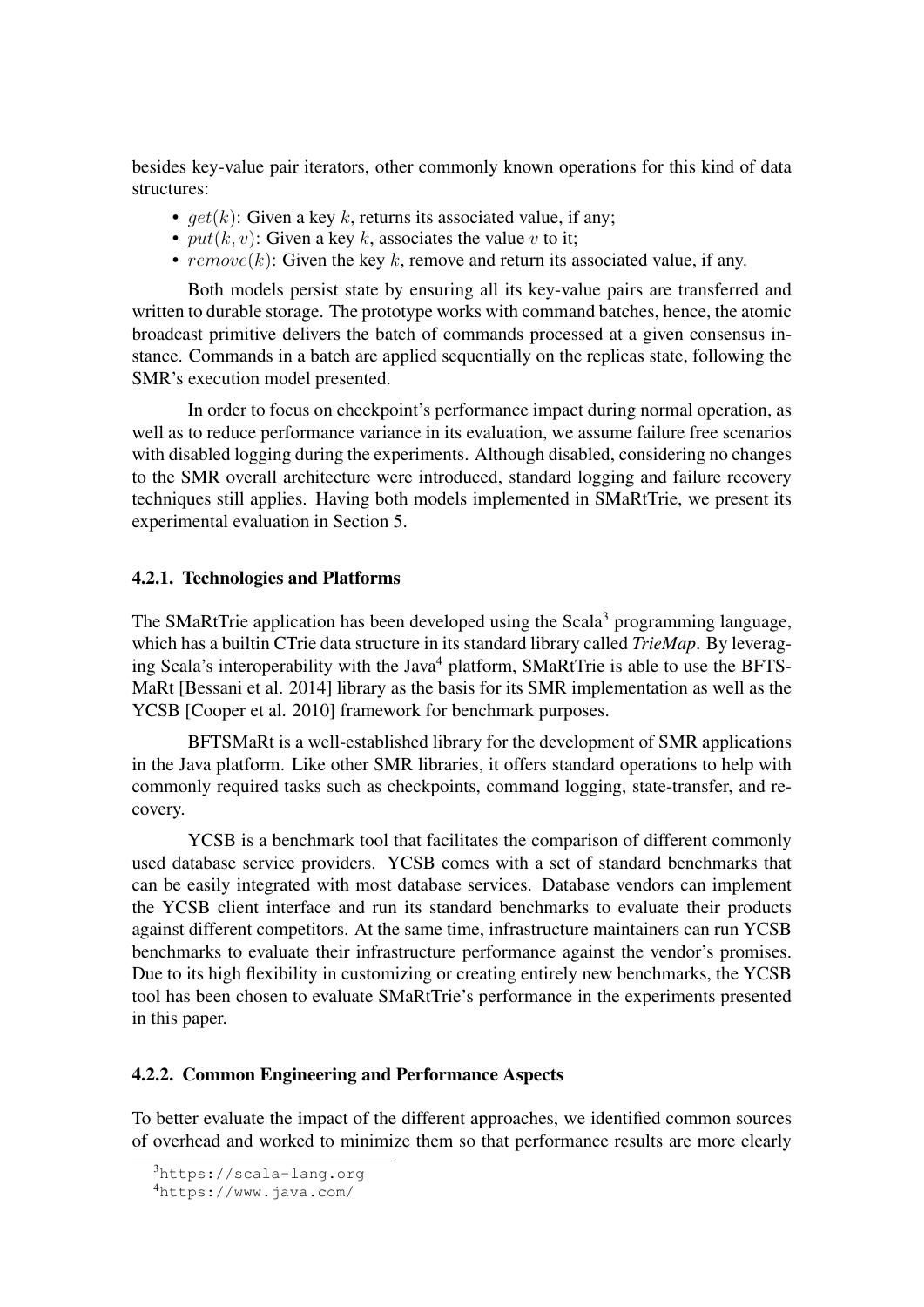associated to the different checkpoint approaches.

To minimize data copying during checkpoint execution, SMaRtTrie makes usage of memory mapped buffers<sup>5</sup> shared between its process and the operating system. SMaRt-Trie's key-value pair encoder is capable of writing its binary format into memory mapped buffers, thus reducing needless allocation and data copying between application and the operating system during IO operations. SMaRtTrie also minimizes memory allocation of commonly used data structures in its binary encoder and decoder by employing object pools [Freeman 2015]. These optimizations equally benefit both the blocking and concurrent models as the optimized components play an equal role in both approaches.

The chosen runtime, the Java Virtual Machine (JVM) [Stärk et al. 2012], automatically manages memory allocation, retention, and release (a.k.a.: garbage collection or GC). At high level, a GC algorithm pauses the running program, frees its unused memory blocks, then resumes program execution. This process is commonly referred to as a GC event. Automatic memory management, although often associated with higher developer productivity, can impact memory intensive systems such as an in-memory data storage. Among the available choices<sup>6</sup> in the JVM's version 11, we emphasize here the algorithms evaluated for throughput impact during SMR operation. Detailed results are presented in Section 5.

- G1 GC. The G1 GC is the default algorithm in the JVM version 11. It's a general purpose GC that has a high probability of achieving GC goals while balancing high throughput;
- Parallel GC. The parallel collector is intended for medium to large-sized data sets that run on multi-core machines;
- **Z GC.** The Z garbage collector is indented for large memory sizes and applications that can not tolerate large GC pauses.

# 5. Evaluation

SMaRtTrie's performance has been evaluated experimentally in a proprietary cluster. The following subsections present the experimental environment, its parameters, and the results obtained.

# 5.1. Experimental Environment

The experimental environment used is a proprietary cluster composed by machines of various hardware profiles. Experiments presented in this paper were executed using two machines: a server running the SMaRtTrie application; and a client running a YCSB benchmark. Although SMR applications require multiple replicas to ensure fault tolerance, these experiments evaluate the performance of a single replica only. Considering that no changes to the SMR protocol were introduced, the results obtained are independent of cluster topology and should equally benefit additional replicas.

Both client and server have a Dual-Core AMD Opteron processor with 4 CPUs, 21 GB of memory, and 117 GB of SSD storage. Client and server also run the Ubuntu

<sup>5</sup>https://man7.org/linux/man-pages/man2/mmap.2.html

<sup>6</sup>https://docs.oracle.com/en/java/javase/11/gctuning/ available-collectors.html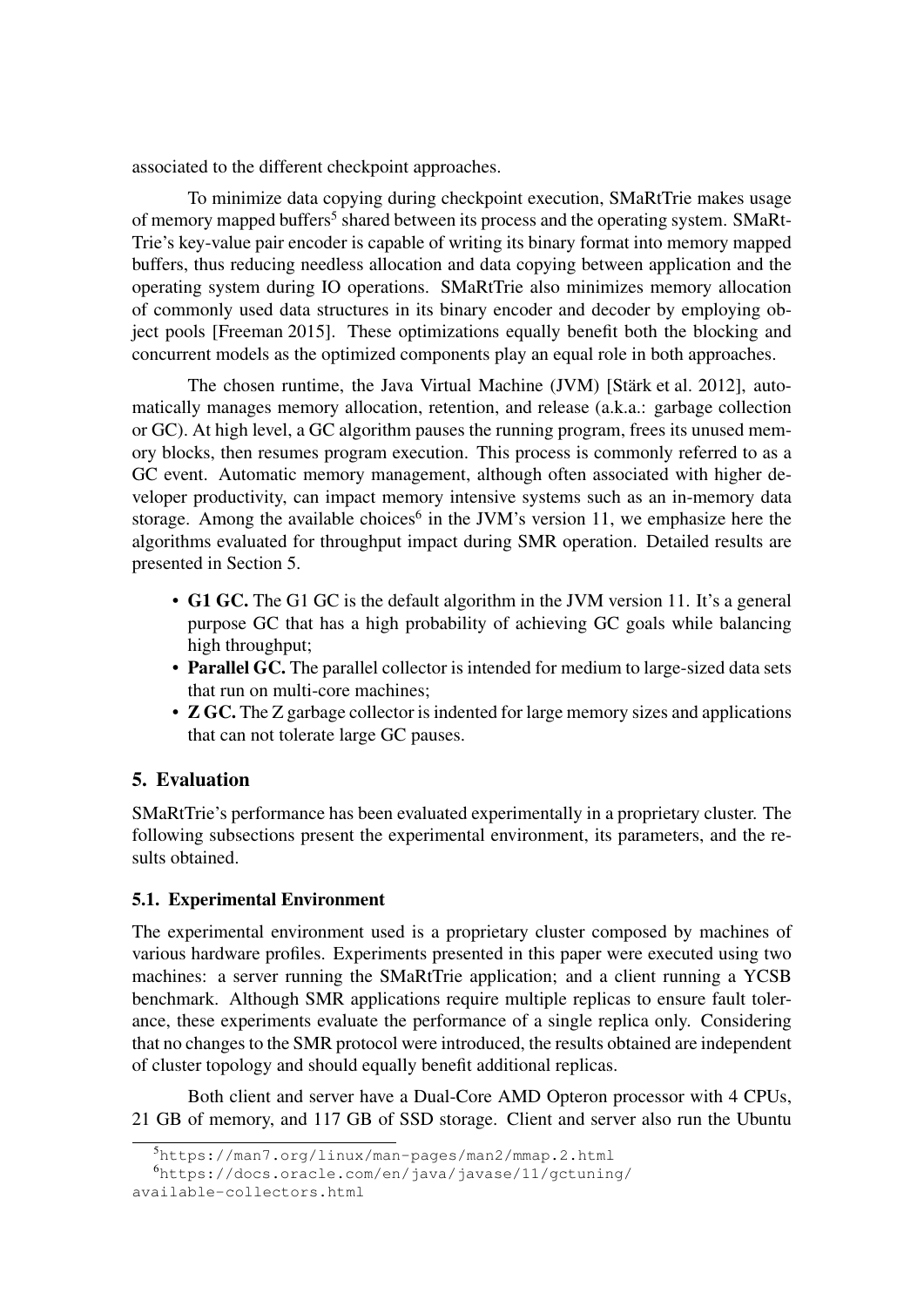operating system version 18.04.1 and have the Java Virtual Machine version 11 installed. Machines in the cluster are connected via an internal high speed network. Despite the usage of a proprietary cluster, SMaRtTrie has no hardware specific requirements and should run with similar performance in environments of similar hardware profile.

A YCSB benchmark has been designed with three phases that run sequentially:

- 1. Load: inserts a number of random key-value pairs into the system;
- 2. Warm-up: runs a number of updates at random key-value pairs;
- 3. Benchmark: runs a number updates at random key-value pairs.

The number of key-value pairs as well as concurrent clients can be configured per phase. In the load phase, the benchmark creates a data set of configurable size to reduce the impact of expanding and/or re-balancing internal data structures during its execution. The warm-up phase is intended to heat caches and object pools to amortize their initialization impact into performance measurements. Finally, the benchmark phase executes a configured number of update requests for performance measurement. In both the warm-up and the benchmark phases, a configurable number of clients issue requests in a closed loop: a client issues a request and wait for its completion before submitting another. The YCSB framework reports performance measurements in the form of operations completed per second while SMaRtTrie reports checkpoint initialization and completion. The aggregated results are presented in the following sections.

#### 5.2. Experiments' Parameters

Preliminary experiments were executed for debugging and profiling purposes. The subsections bellow present the two major parameters choices derived from these experiments: the choice of garbage collection algorithm and the number of concurrent clients.

#### 5.2.1. Garbage Collection Algorithm

The YCSB benchmark was executed with the SMaRtTrie prototype using different garbage collection algorithms in the Java Virtual Machine. These experiments were conducted without checkpoints. They reveal that throughput is severely impacted by the choice of the garbage collection algorithm. Figure 1 shows a comparison of throughput by GC, including its mean, standard deviation (SD), and error (SE) measurements.

We observe a correlation between throughput drops and GC pauses while using the G1 garbage collector, particularly related to periods of high GC activity. Although GC pauses are sparse when using the Parallel GC algorithm, it occasionally produces larger pauses which translates into significant drops in the system's throughput. The Z GC algorithm issues regular but short pauses which managed to produce the least impact in our experiments, as evidenced by its higher average throughput, lower standard deviation, and lower standard error.

Z GC was chosen for the remaining experiments presented in this paper. Its low throughput impact further increases confidence in the comparisons between the blocking and concurrent models by reducing environmental noise observed during experimental evaluation.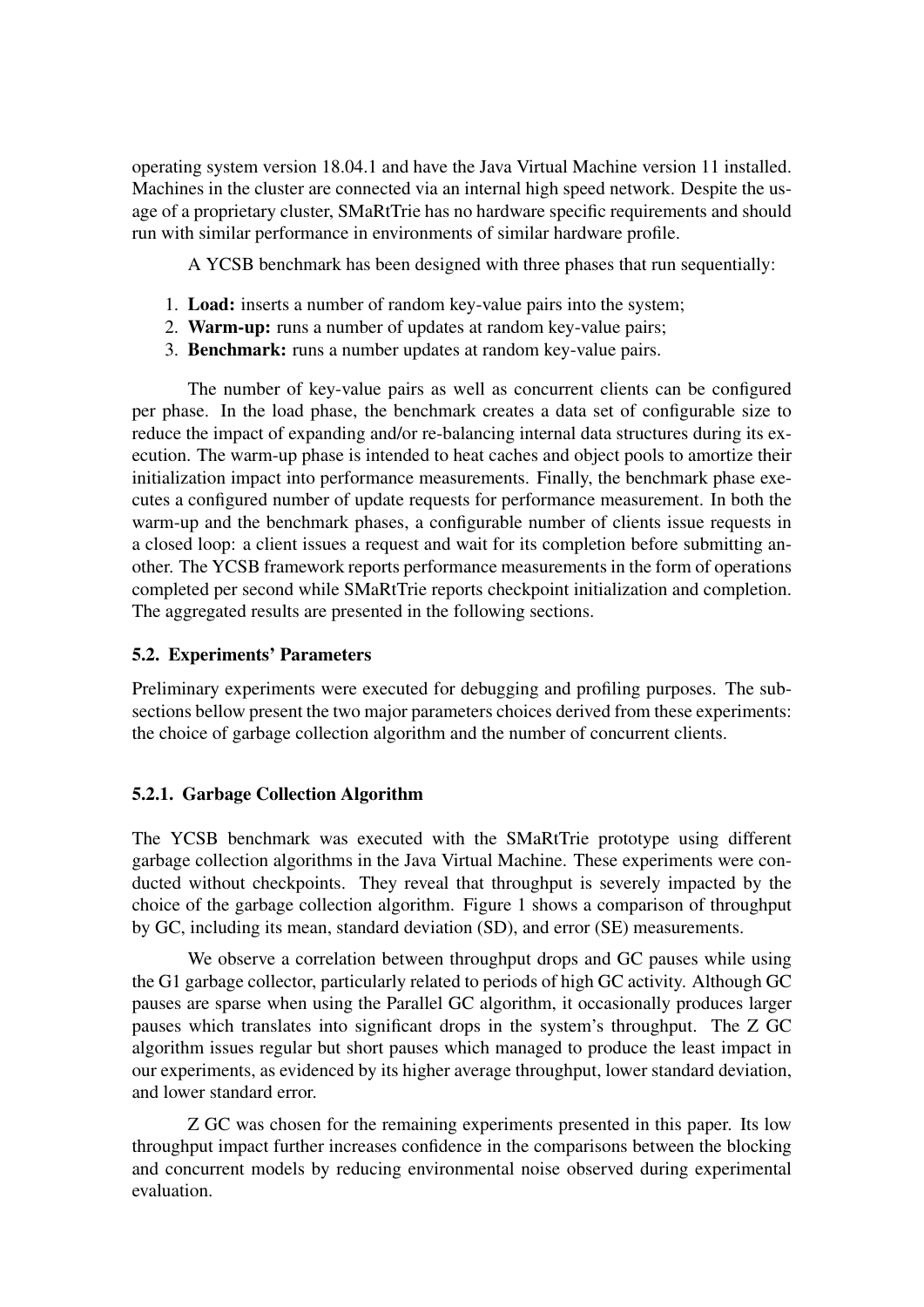

**Figure 1. Throughput by garbage collection algorithm.**

#### 5.2.2. Number of Concurrent Clients

YCSB clients generate a workload by continuously issuing sequential requests in a closed loop routine. Each client runs in its own thread. An experiment with increasing number of concurrent clients was executed in order to estimate the system's saturation point (Fig. 2). The system's peak throughput is achieved with 32 clients. Beyond this threshold, throughput does not increase with the number of concurrent clients but latency increases significantly. We conservatively chose to run the remaining experiments with 8 clients so that they stay safely bellow its saturation mark.



**Figure 2. Throughput vs latency by number of clients.**

Additionally, a micro-benchmark was executed with the data structures used in the prototype to determine their relationship with the system's saturation point. The microbenchmark is a single threaded process executing a series of updates in each target data structure after an initial data load. Figure 3 shows that the throughput of the data structures in isolation are far greater than then system's peak throughput, indicating that state management is not a limiting factor at current scale.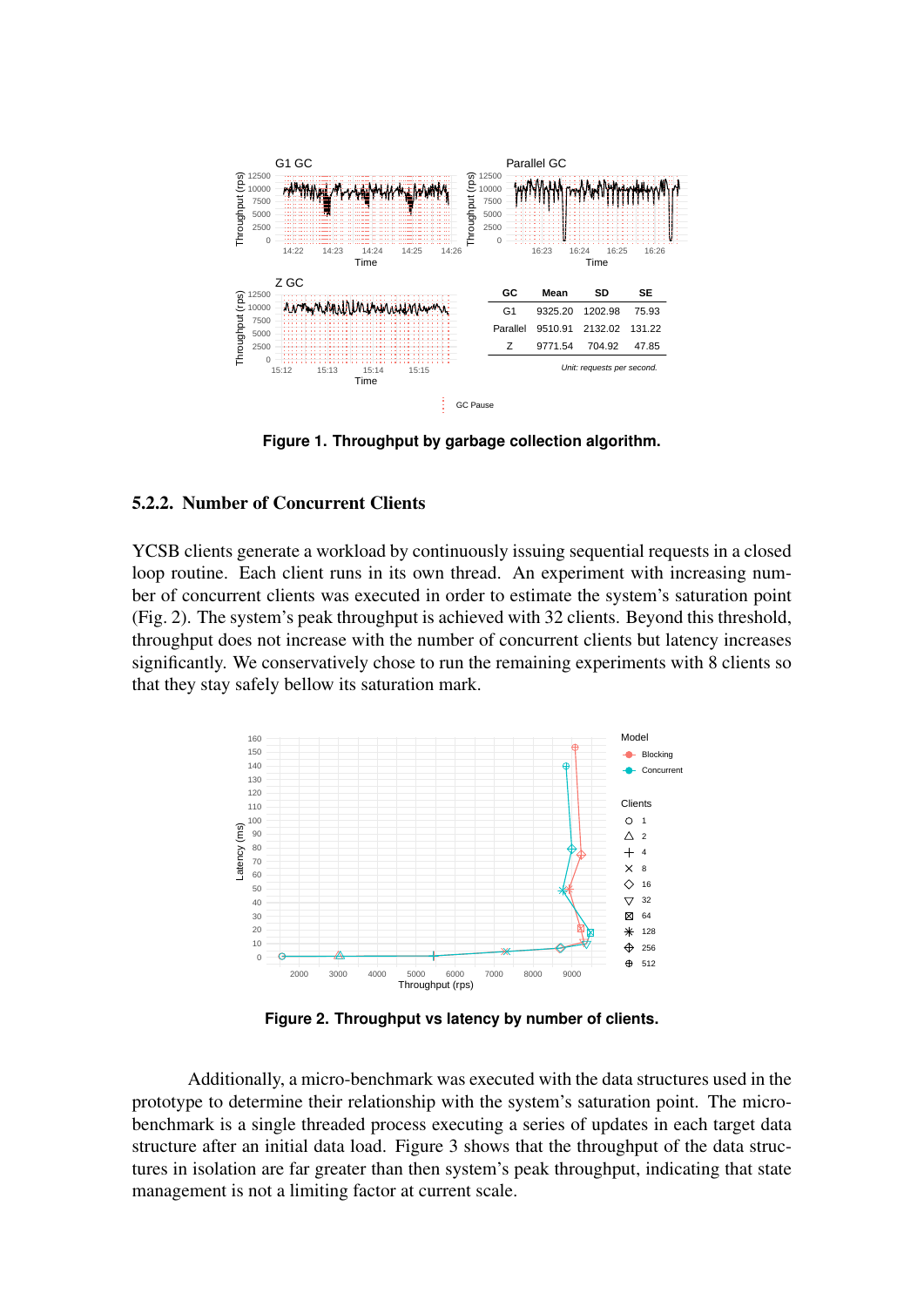

**Figure 3. Data structures micro-benchmarks. Throughput vs. state size.**

#### 5.3. Results

Figure 4 shows the throughput of the blocking checkpoint model with data set of 5 GB while running 20M requests. As described in Section 3.2, to keep consistency, the application stops processing commands during checkpoint execution which are delimited by the red (start) and green (stop) markers. This leads to the impacts measured, showing sudden drops in the system's throughput that last for the duration of the checkpoint process. This behavior has been observed in the literature [Bessani et al. 2013] and is hereby reproduced.



**Figure 4. Throughput using blocking checkpoints.**

Figure 5 shows the throughput of the concurrent state management model with same data set size and number of requests (5G and 20M). As described in Sections 3.3 and 4.1, the CTrie's capabilities that allows for the checkpoint process to run in parallel with command execution alleviates the checkpoint's impact into the system's requests per second metric. As before, the red and green markers show respectively the moment the checkpoint is requested and finishes being persisted into durable storage.

The request rate sustained by the concurrent model during checkpoint periods produces overall higher average throughput, lower standard deviation (SD), and lower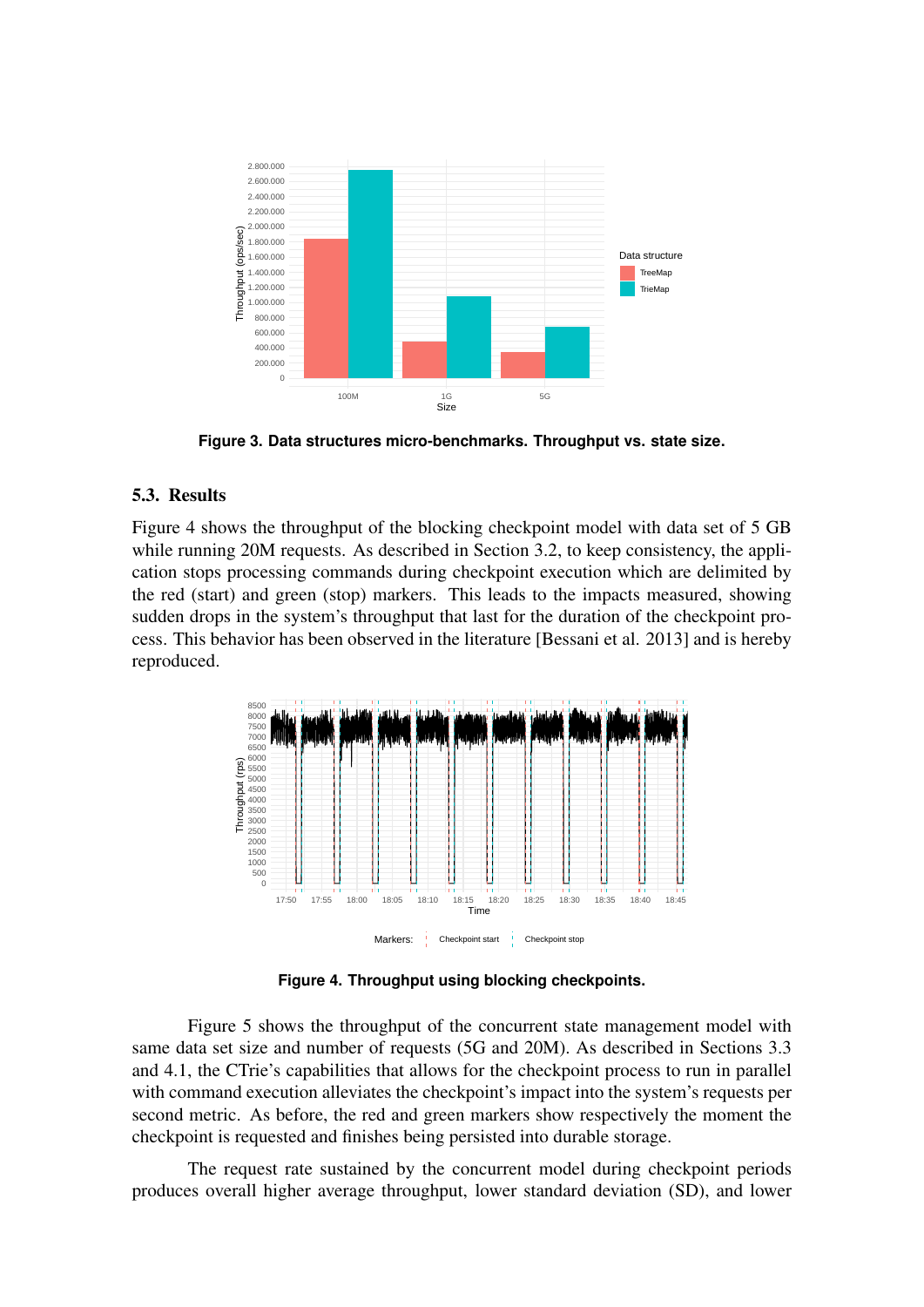

**Figure 5. Throughput using concurrent checkpoints.**

standard error (SE) (Tab. 1). Hence, the concurrent model is not only faster on average than its blocking counterpart but, it also responds to client requests with less latency variability overtime. A further breakdown of throughput observed outside (No) and during (Yes) checkpoint periods is shown in Table 2. It reveals that the concurrent model is able to sustain about 78% of its normal throughput during checkpoints. There isn't an equivalent breakdown for the blocking model as its throughput during checkpoints its trivially observed to be zero (Fig. 4).

| Model           | Mean       | SD.        | SE.        |
|-----------------|------------|------------|------------|
| <b>Blocking</b> | 6375.02    | 2685.29    | 44.75      |
| Concurrent      | 7269.79    | 780.73     | 13.01      |
|                 | $+14.04\%$ | $-70.93\%$ | $-70.93\%$ |

**Table 1. Overall throughput (request/second) by model.**

| Checkpoint     | Mean      | SD.    | SE.                   |
|----------------|-----------|--------|-----------------------|
| N <sub>0</sub> | 7518.87   | 494.47 | 8.96                  |
| <b>Yes</b>     | 5894.44   | 625.36 | 26.62                 |
|                | $-21.6\%$ |        | $-26.47\% + 197.18\%$ |

**Table 2. Concurrent model's throughput (request/second) by period.**

Finally, Figure 6 presents average latency while varying the number of clients and state size. Both models increase their throughput with the number of concurrent clients. The smallest state size (100M) present similar average throughput in both models. However, as the state size grows, and therefore the checkpoint process becomes more expensive and time-consuming, the concurrent checkpoint model starts to present higher average throughput.

The experiments presented in this section show that SMaRtTrie's concurrent checkpoint model allows it to outperform its traditional blocking checkpoint counterpart. Although evaluations were made at a single replica, its benefits should equally extend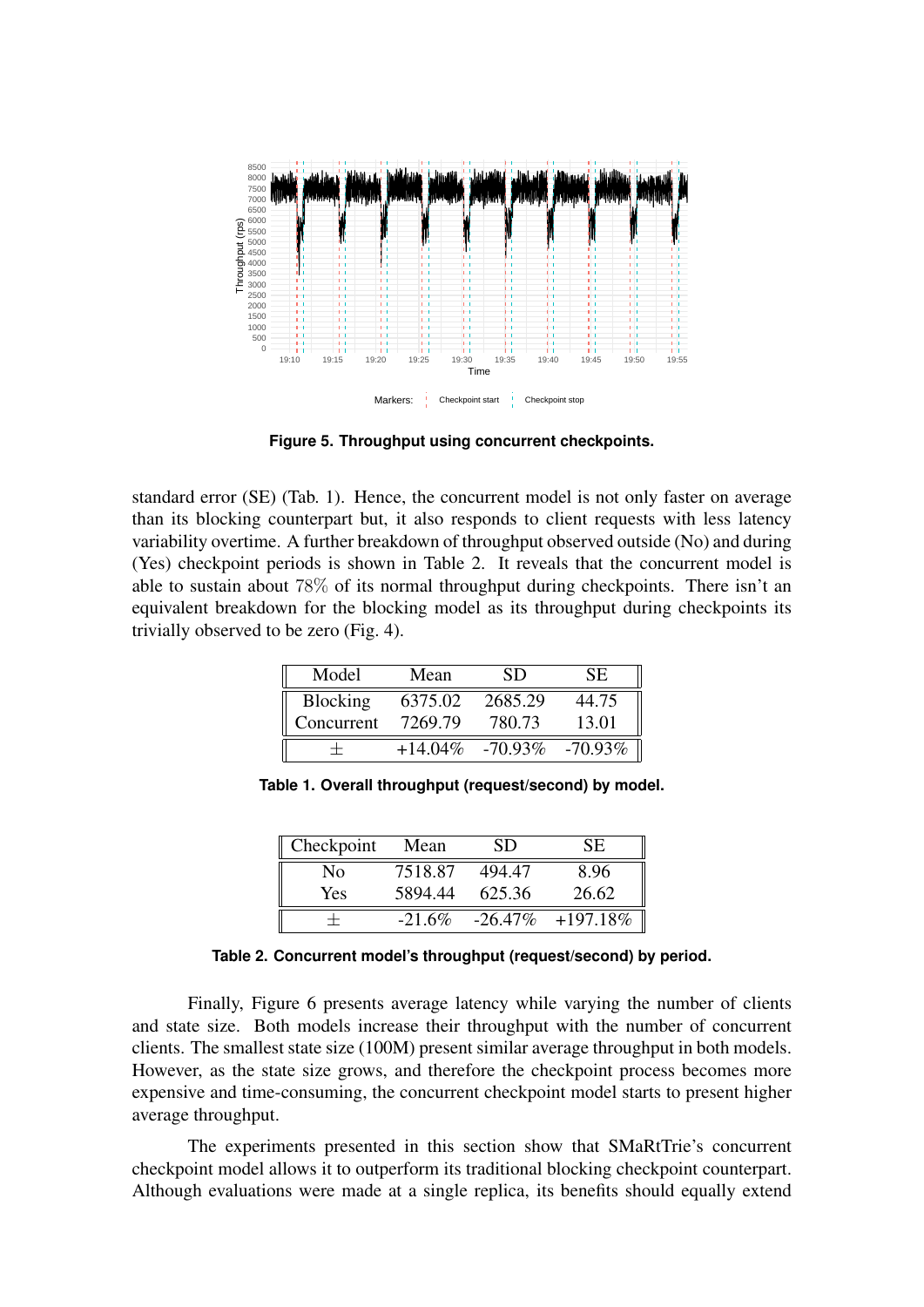

**Figure 6. Throughput by thread and state size.**

to additional replicas. Moreover, the concurrent model addresses the fundamental problem of stopping command processing during checkpoint execution which, as described in Section 3.2, could cause an unavailability window if a majority of replicas start their checkpoint process in an overlapping time period. The work to measure the performance benefits of deploying SMaRtTrie in a multi-replica topology is left for future contributions.

### 6. Conclusion

This paper presents SMaRtTrie: a simple in-memory key-value store based on a CTrie data structure. We demonstrated the benefit of its concurrent checkpoint model via experimental evaluation. Noticeably, SMaRtTrie is able to reach the same throughput as other commonly used solution while sustaining 78% throughput during checkpoints. We have discussed how consistent concurrent checkpoints benefits multi-replica SMR applications, although its evaluation is left for future contributions. Additionally, an orthogonal research into the impact of garbage collection algorithms was presented while defining the experiments' parameters.

The data structures used in the prototype have shown high throughput in isolation (Sec. 5.2). However, the system peak throughput is nowhere near the data structures' peak performance, suggesting that there are other limiting components. In this paper we focused on the impact of checkpoints in SMR systems, leaving additional optimizations to non-checkpoint related components to future contributions. SMaRtTrie uses a general purpose CTrie implemented in the Scala language's standard library. It's feasible to conceive that a specialized version of a CTrie built with the purpose of supporting in-memory key-value SMR systems could expand its benefits further.

SMaRtTrie's source code along with its experiment instrumentation, results, and analysis are available via the GitHub<sup> $7$ </sup> open source platform.

#### References

Bessani, A., Santos, M., Felix, J., Neves, N., and Correia, M. (2013). On the efficiency of durable state machine replication. In *2013* {*USENIX*} *Annual Technical Conference*